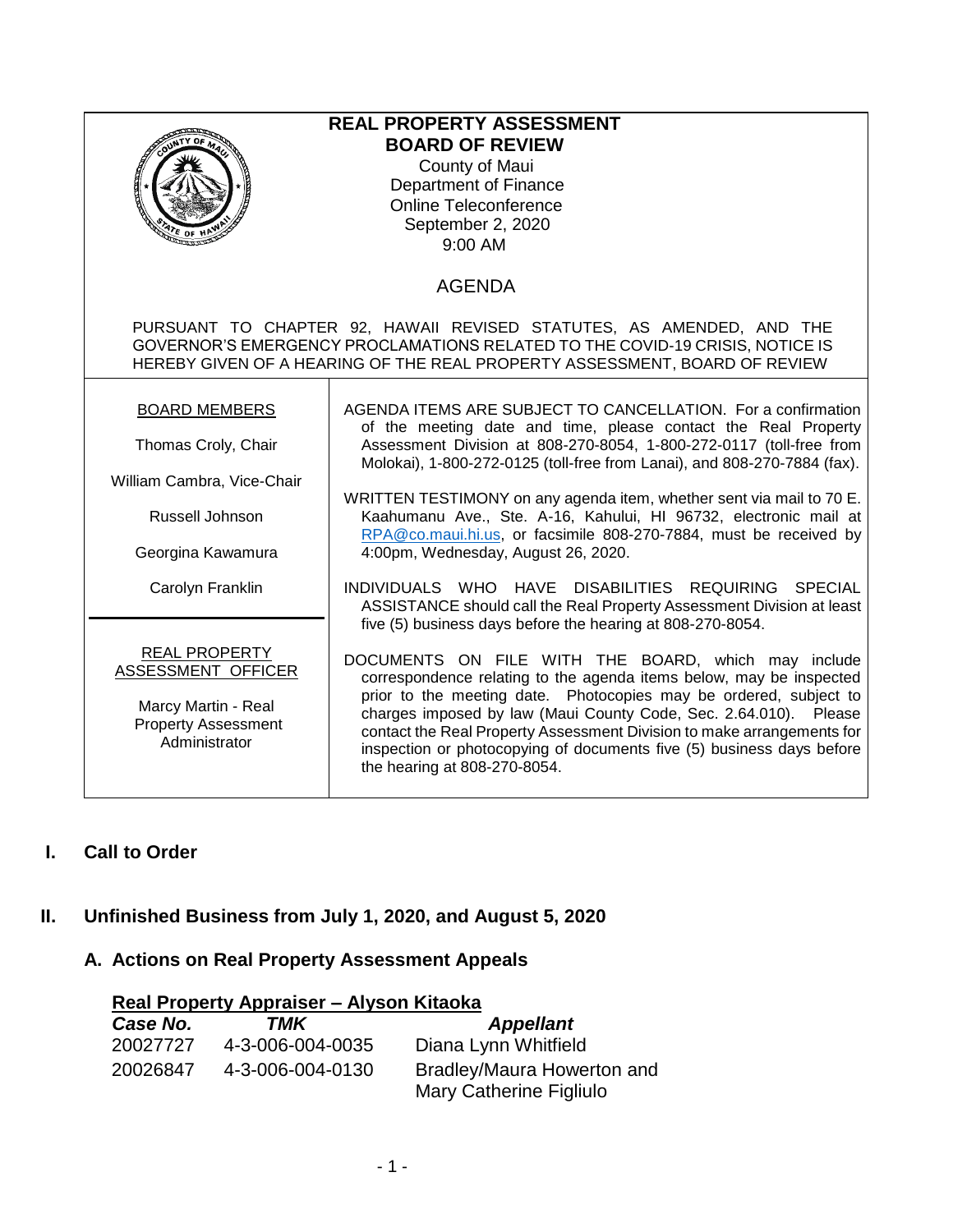# **III. Unfinished Business from July 15, 2020, and August 5, 2020**

### **A. Actions on Real Property Assessment Appeals**

| Real Property Appraiser – Tammy Katsutani |                  |                   |
|-------------------------------------------|------------------|-------------------|
| Case No.                                  | TMK              | <b>Appellant</b>  |
| 20027242                                  | 2-1-014-048-0000 | Wearn Reiss Trust |

### **IV. Unfinished Business from August 5, 2020**

### **A. Actions on Real Property Assessment Appeals**

| <b>Information Services Supervisor - Melvina Kanaha</b> |                  |                                   |
|---------------------------------------------------------|------------------|-----------------------------------|
| Case No.                                                | TMK              | <b>Appellant</b>                  |
| 20027305                                                | 2-9-005-038-0000 | <b>Cameron B Livingston Trust</b> |
| 20027020                                                | 3-9-026-026-0000 | Kennan Stephen Randolph           |

# **Property Technical Officer – Kari Stockwell**

| Case No. | <b>TMK</b>       | <b>Appellant</b>                   |
|----------|------------------|------------------------------------|
| 20027793 | 4-2-001-024-0049 | Michael S Kaye Trust               |
| 20026826 | 4-2-001-024-0101 | Scott And Laurel Taylor 2008 Trust |
| 20027518 | 4-2-001-028-0073 | <b>Shapiro Land Trust</b>          |
| 20027879 | 4-2-001-028-0091 | Alex McGowan                       |
| 20027522 | 4-2-001-028-0156 | <b>Shapiro Land Trust</b>          |
| 20027157 | 4-2-001-032-0117 | Keith Donaldson                    |

# **Real Property Compliance Specialist – Ben Stewart**

| Case No. | TMK              | <b>Appellant</b>        |
|----------|------------------|-------------------------|
| 20026932 | 3-1-005-022-0000 | Leslie A Dunn Rev Trust |

### **Real Property Appraiser – Dreu DeCastro**

| Case No. | TMK              | <b>Appellant</b>           |
|----------|------------------|----------------------------|
| 20027154 | 3-8-046-013-6001 | Hawaii Health Systems Corp |
| 20026760 | 4-3-010-009-0044 | Jason Allen Wilson         |

### **Real Property Appraiser – Tammy Katsutani**

| Case No. | TMK                       | <b>Appellant</b>                    |
|----------|---------------------------|-------------------------------------|
|          | 20027145 5-1-006-072-0000 | Norman W Rizk & Susan D Smith Trust |
| 20026755 | 5-1-006-133-0000          | Douglas Brian Hunt                  |
| 20027416 | 5-1-008-043-0000          | Molokai Investments, LLC            |
| 20027576 | 5-4-017-005-0000          | Robert Douglas MacMillan            |